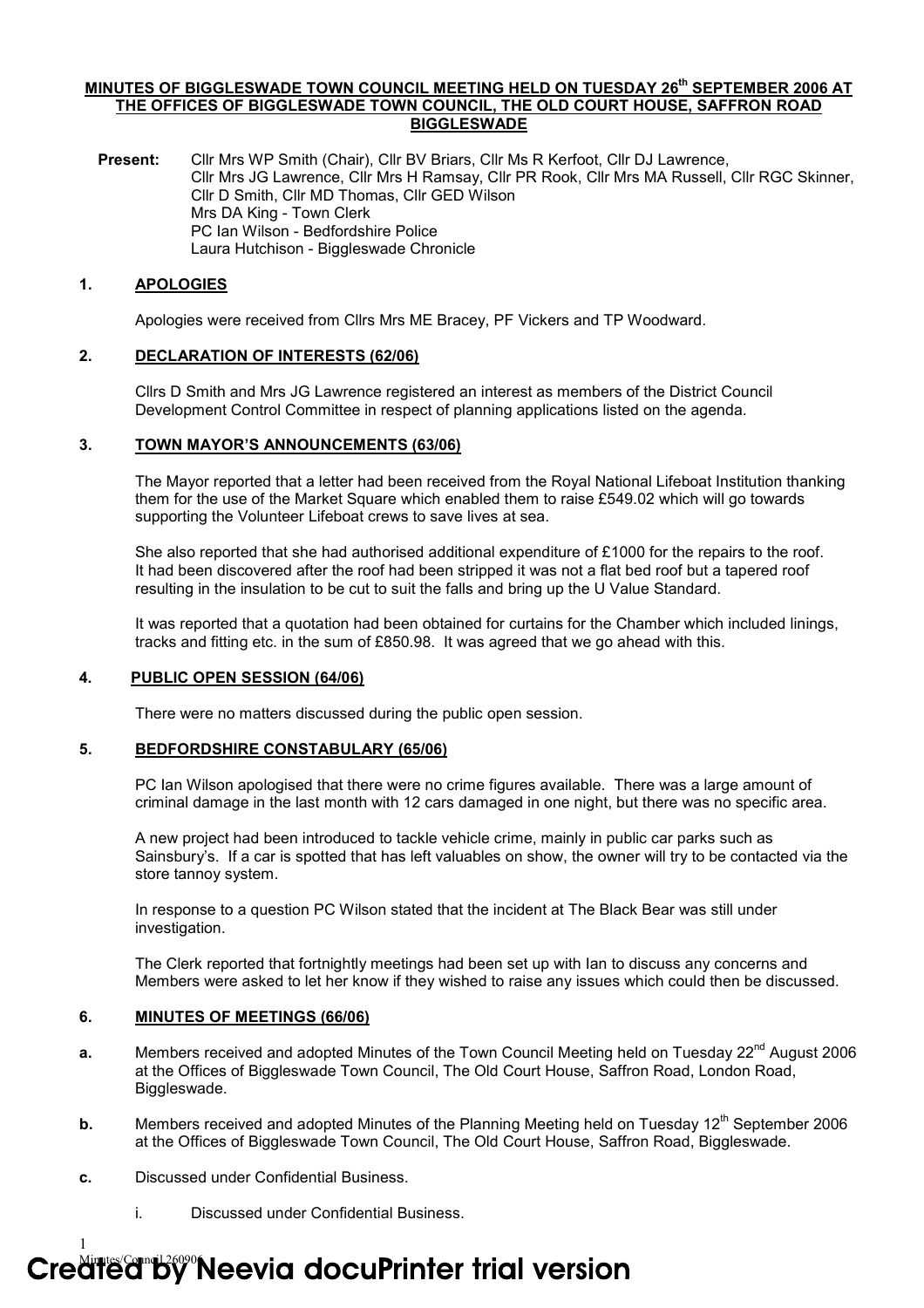# 7. MATTERS ARISING (67/06)

a. Minutes of the Town Council Meeting held on Tuesday 22<sup>nd</sup> August 2006

There were no matters arising.

**b.** Minutes of the Planning Meeting held on Tuesday  $12<sup>th</sup>$  September 2006

Discussed under Confidential Business.

c. Minutes of the Personnel Committee held on Monday 18<sup>th</sup> September 2006

Discussed under Confidential Business.

# 8. PLANNING APPLICATIONS (68/06)

a. 06/01301/FULL – Fairfield Recreation Ground, Fairfield Road, Biggleswade Full: Installation of additional play equipment.

It was RESOLVED that the Town Council raise no objection to this application.

# b. 06/01305/FULL – 8 Wilsheres Road, Biggleswade

Full: Two storey front/side/rear extension.

It was RESOLVED that the Town Council raise no objection to this application provided the neighbours are consulted and that any comments they may make are considered by MBDC in their deliberations. In addition, the District Council is to ensure that their guidelines on the size of the proposed extension to the principle dwelling are complied with in order to eliminate detriment in respect of light and privacy of adjacent residents.

# c. 06/01396/FULL – 6 Playfield Close, Biggleswade

Full: Single storey front extension.

It was RESOLVED that the Town Council OBJECT to this application on the basis that it would have a detrimental impact on the street scene.

d. 06/01432/LDCP – Harrison House, Sheep Walk, Langford Road, Biggleswade Lawful Development Certificate (Proposed): Tractor store.

It was RESOLVED that no comments be made.

# e. 06/01441/FULL – 167 Mead End, Biggleswade

Full: Two storey rear extension.

It was RESOLVED that the Town Council raise no objection to this application provided the neighbours are consulted and that any comments they may make are considered by MBDC in their deliberations. In addition, the District Council is to ensure that their guidelines on the size of the proposed extension to the principle dwelling are complied with in order to eliminate detriment in respect of light and privacy of adjacent residents.

# f. 06/01446/CAC – The Black Bear, 10 Hitchin Street, Biggleswade

Conservation Area Consent: Total demolition of fire-damaged building.

It was RESOLVED that the Town Council raise no objection to this application, but any new development on the site should be in keeping with existing surroundings and retention of the façade.

# g. 06/01489/FULL – 87 London Road, Biggleswade

Full: Single storey front extension. Part single, part two storey rear extension.

It was RESOLVED that the Town Council raise no objection to the rear extension, but have reservations with regards to the front extension due to the detrimental impact on the street scene.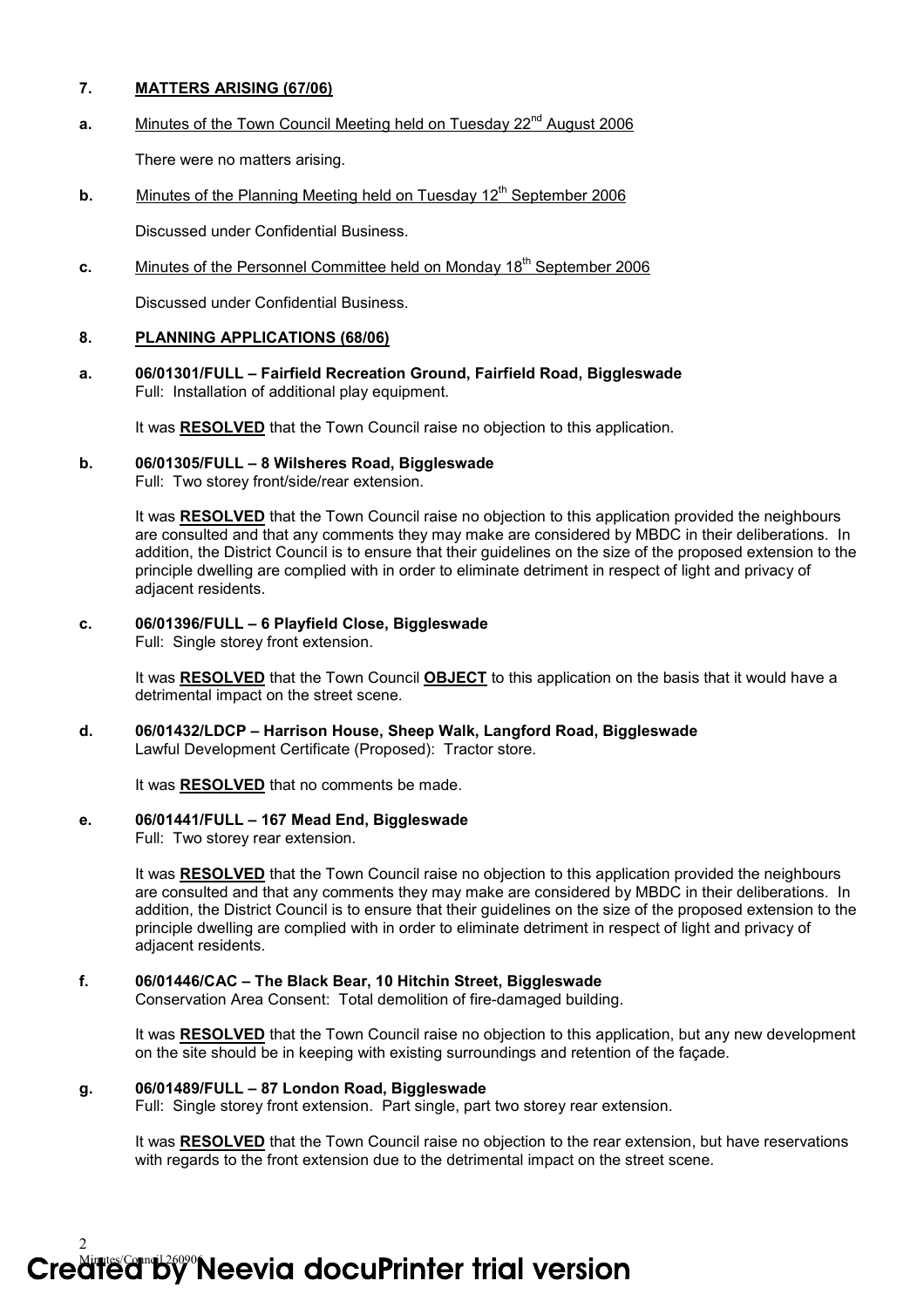## h. 06/01398/FULL – 35 Drove Road, Biggleswade

Full: Dropped kerb.

It was RESOLVED that the Town Council raise no objection to this application.

## 9. ACCOUNTS (69/06)

#### a. Financial Administration

Members received and adopted the following accounts for August:

- i. Detailed Balance Sheet to  $31<sup>st</sup>$  August 2006.
- ii. Summary of Income & Expenditure.
- iii. Current Bank Account, receipts and payments to  $31<sup>st</sup>$  August 2006.

# 10. ITEMS FOR CONSIDERATION (70/06)

## a. Biggleswade United Football Club

The Town Council considered correspondence from Biggleswade United FC requesting the Town Council's permission for a small area of the former FC pitch to be marked out for two mini-soccer pitches, for use by their Under 9s and Under 10s teams and correspondence from the Cricket Club in relation to this matter.

It was RESOLVED that Biggleswade United FC would not be given permission to use an area of the former FC pitch to be market out for two mini-soccer pitches.

Cllrs BV Briars and PR Rook recorded their objections to this resolution.

With regards to the Cricket Club's request to install practice nets, the Mayor reported that we had been trying since June to arrange a meeting with them to discuss this matter and it is hoped there will be a meeting in the very near future.

# b. Use of Town Council Chamber

Members discussed the use of the Town Council Chamber by outside bodies.

It was RESOLVED that this item be deferred until the next Town Council meeting, when further advice is obtained in regard to insurance, health & safety implications, etc and further consideration to staff and visitor access, etc.

Members were asked to put forward to the Clerk as soon as possible any observations they would wish to make on this matter, in order for the Clerk to make a full and comprehensive report to members.

#### c. Letchworth Morris Men Dance Group

The Town Council considered correspondence from Letchworth Morris Men Dance Group requesting permission to perform twice in the Market Square on Saturday 28<sup>th</sup> October 2006.

It was RESOLVED that this request be approved.

## d. SKY Promotion

3

The Town Council considered correspondence from Bo-Concepts, a Promotions Agency representing Sky TV, who is requesting permission to site a Zafira car plus a gazebo in the town centre for 1 week, from Monday to Saturday. They state that no money will be changing hands, only customers subscribing to the service.

It was **RESOLVED** that this request be refused.

Credited By Neevia docuPrinter trial version